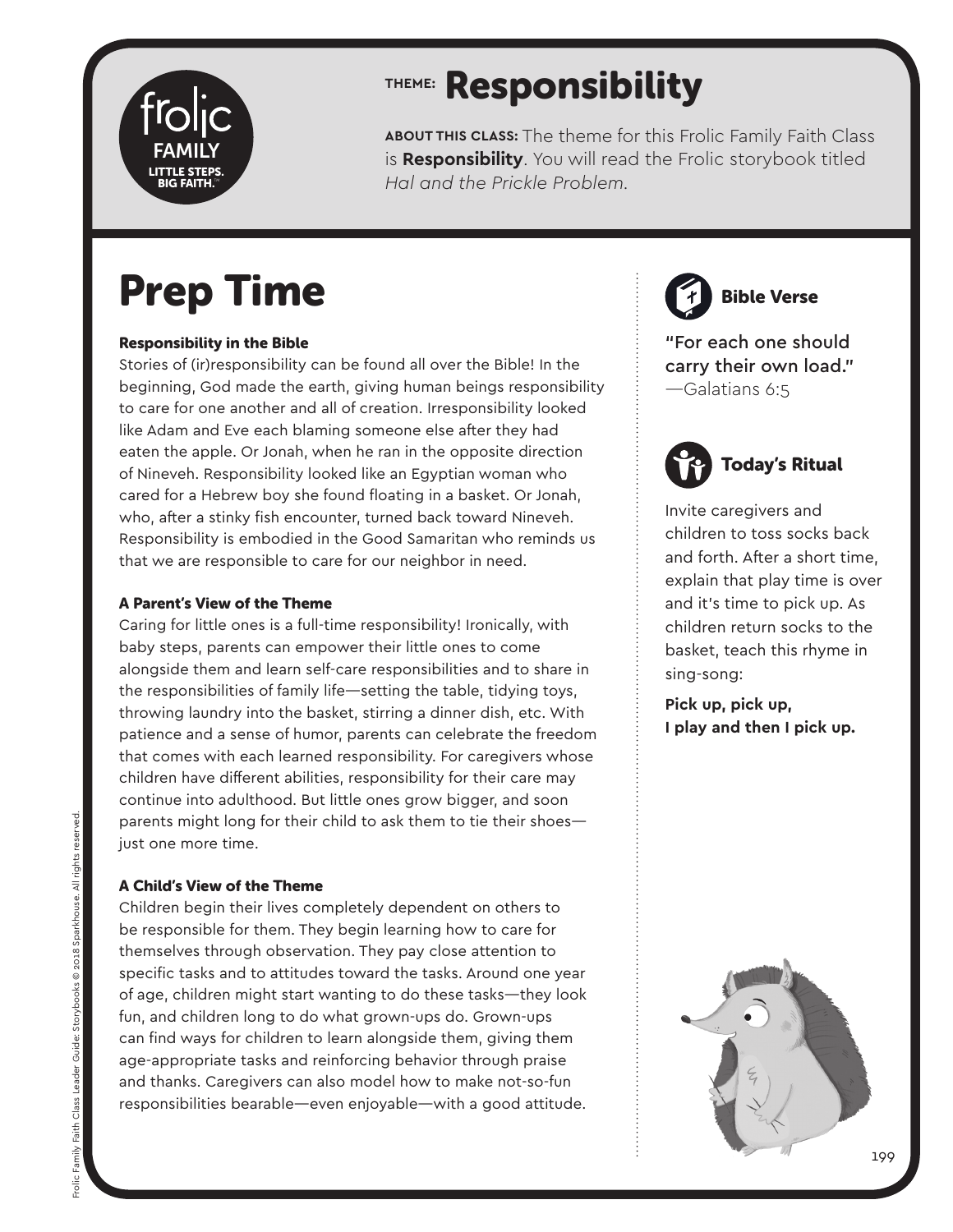## **THEME: Responsibility**

Let's Color Together

Let's Color Together

Encourage your child to color the images from the book. Delight in their colorful

This center supports **coloring skills**. For toddlers.

#### sanddns

Responsibility Coloring Page on page 214, crayons, and blank paper

#### For Leaders

Make copies of the Coloring Page and place on a low table with crayons and blank paper.

### Your child is learning this!

- When I color, I develop my fine motor skills.
- Using crayons helps me learn the names of colors.
- **When I color pictures from this story, I remember that God helps me remember to clean up after myself.**



creations!





Caregivers, while you do this . . .

## **THEME:** Responsibility





**HAMILY BIGRATHE** 

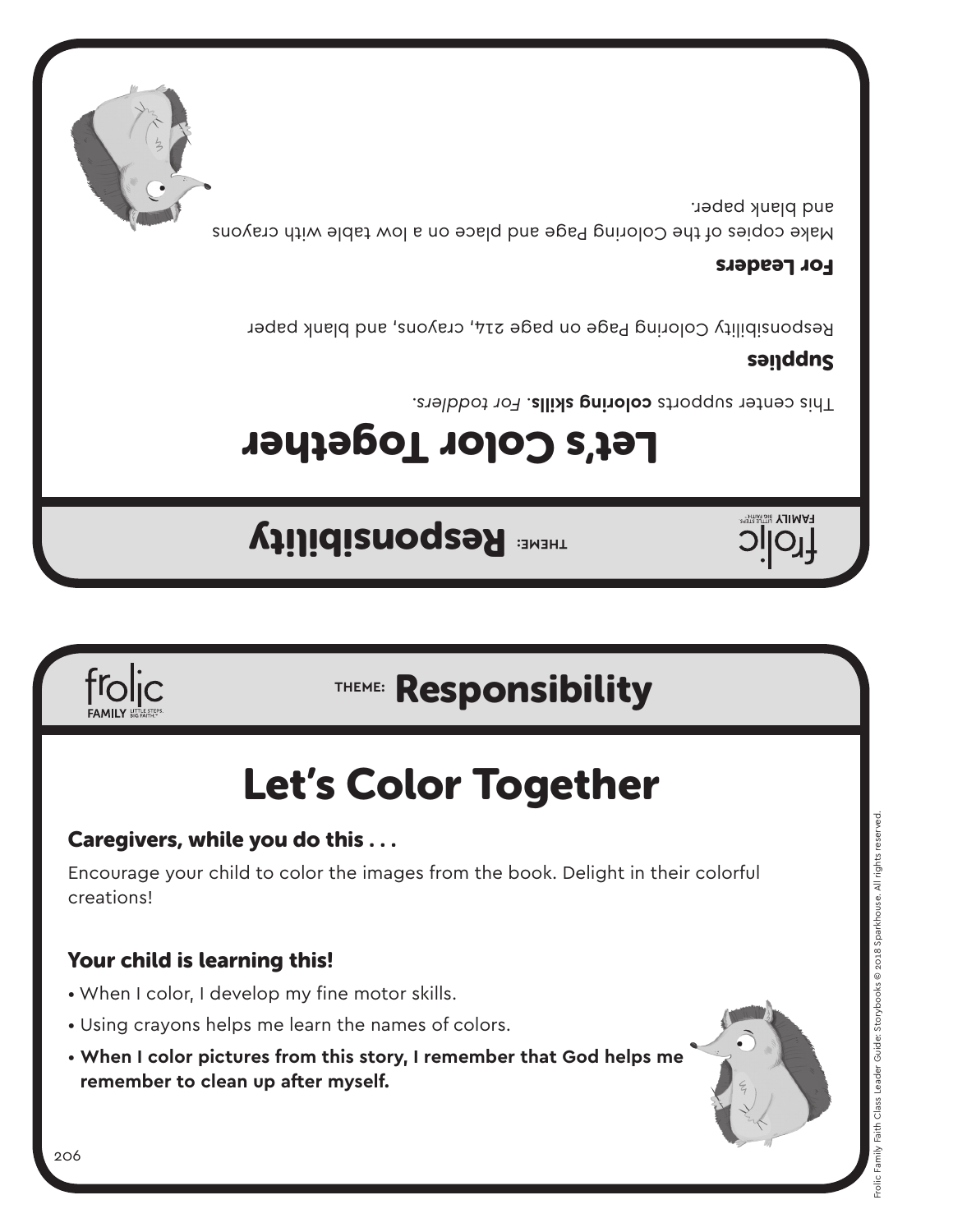

### **THEME:** Responsibility

Hal opened his eyes. He picked up one prickle, and another, and then another.

His friends even helped. Very, very carefully.

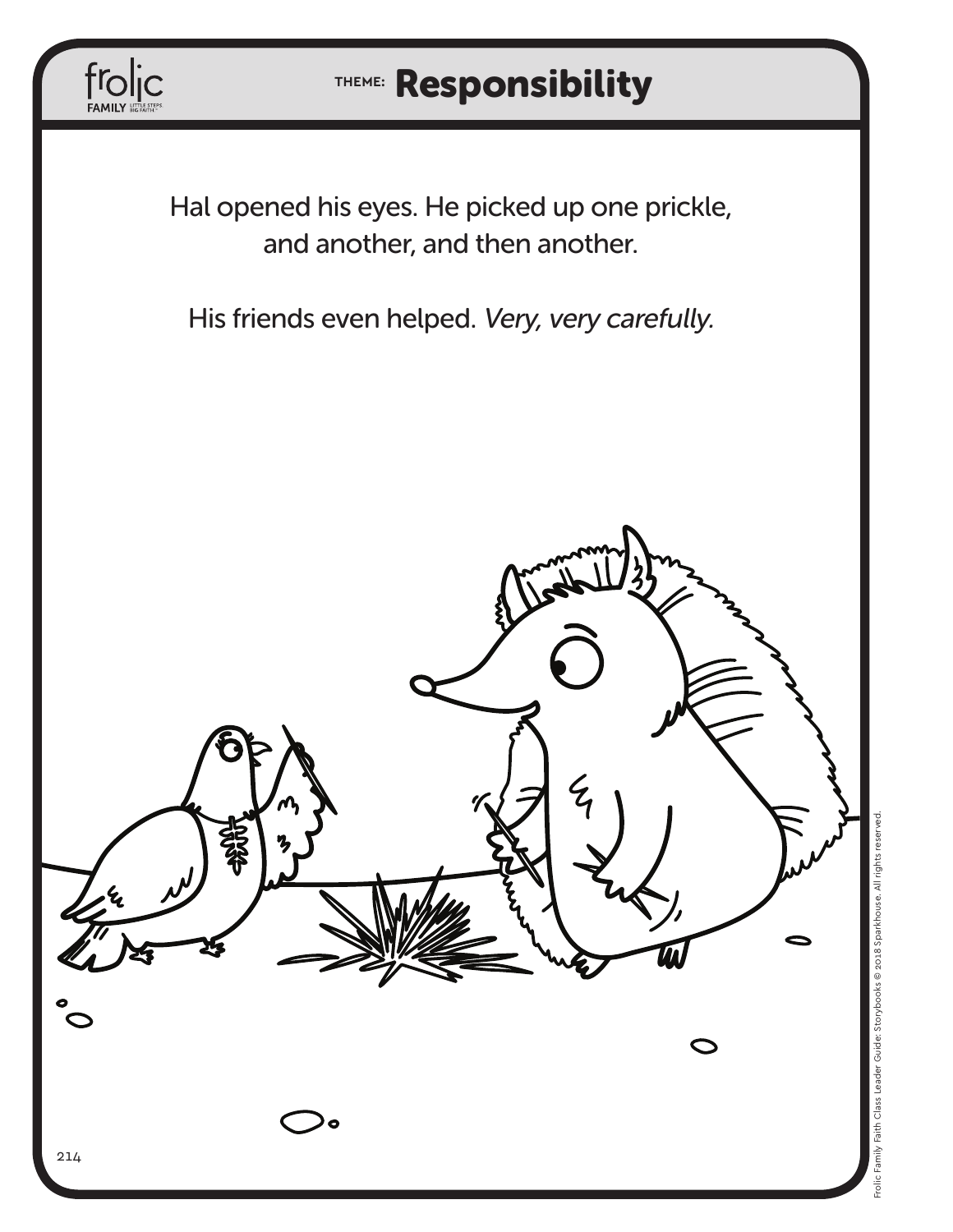### sounds and words.

• **When I see and hear stories about responsibility, I learn that taking care of my things is one way to love others.**

### Your child is learning this!

- When I hear you read, I learn about letters, sounds, and words.
- When I handle books, I am learning about features of books and print.
- When I see letters that I can manipulate, I am learning about letter
- 
- 

Caregivers, while you do this . . .

Enjoy reading together. Point out letters on the blocks. Spell your names and other words together.

# Let's Read Together

## **THEME:** Responsibility

**THEME: Responsibility** 

# Let's Read Together

*For infants and toddlers.* . **early literacy** This center supports

### sanddns

**TJIMAH** 

Frolic books, other books, letter blocks, and cushions or pillows

#### For Leaders

Create a cozy reading nook with pillows or cushions. Display the Frolic story and board books and other books. Place letter blocks nearby. Point out that R is for Responsibility and C is for Cleaning.

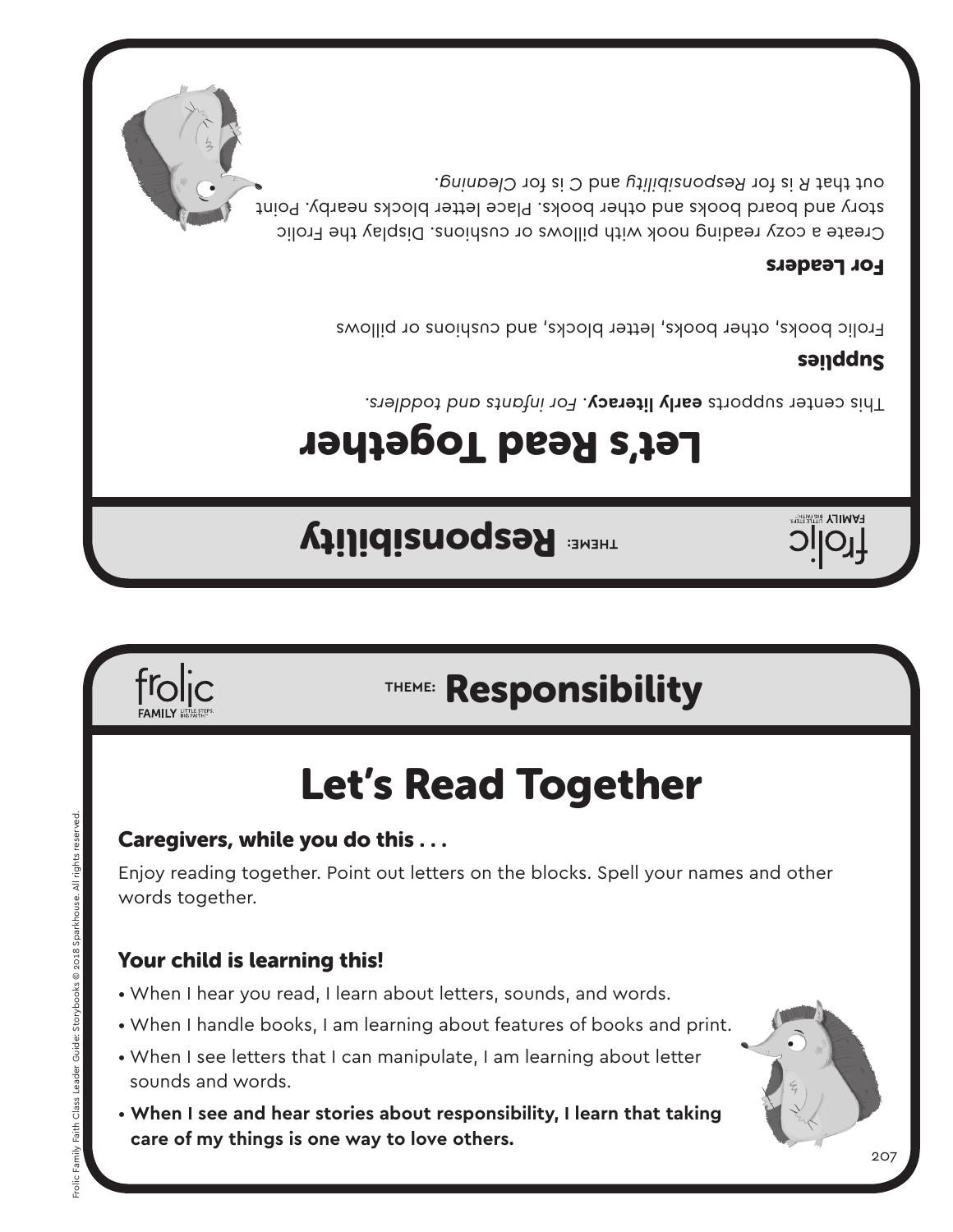### Your child is learning this!

208

- I am learning what pets need, like food and exercise.
- 
- I am learning to clean up when I have finished playing.
- **God gave us animals, and God wants us to care for them.**

Caregivers, while you do this . . .

Invite your child to care for one of the stuffed animal pets. Ask your child how to care for pets. Help your child attach a collar and leash or ribbon. Pour cotton ball food into the dish for the animal friend. When the pet is finished eating, ask your child to clean up the food by putting it back in the box. Take the pet for a walk around the room. As you walk, invite your child to introduce the pet to others.

# Taking Care of Animal Pets

# **THEME:** Responsibility

## **THEME: Responsibility**

Taking Care of Animal Pets

For center supports large motor skills, emotional development, and empathy. For *toddlers.*

#### sanddns

Variety of stuffed animals, collars and leashes (or ribbon to tie as leashes), empty food boxes filled with cotton balls, and plastic bowls

#### For Leaders

Set supplies in an area where children can care for the stuffed animal pets.









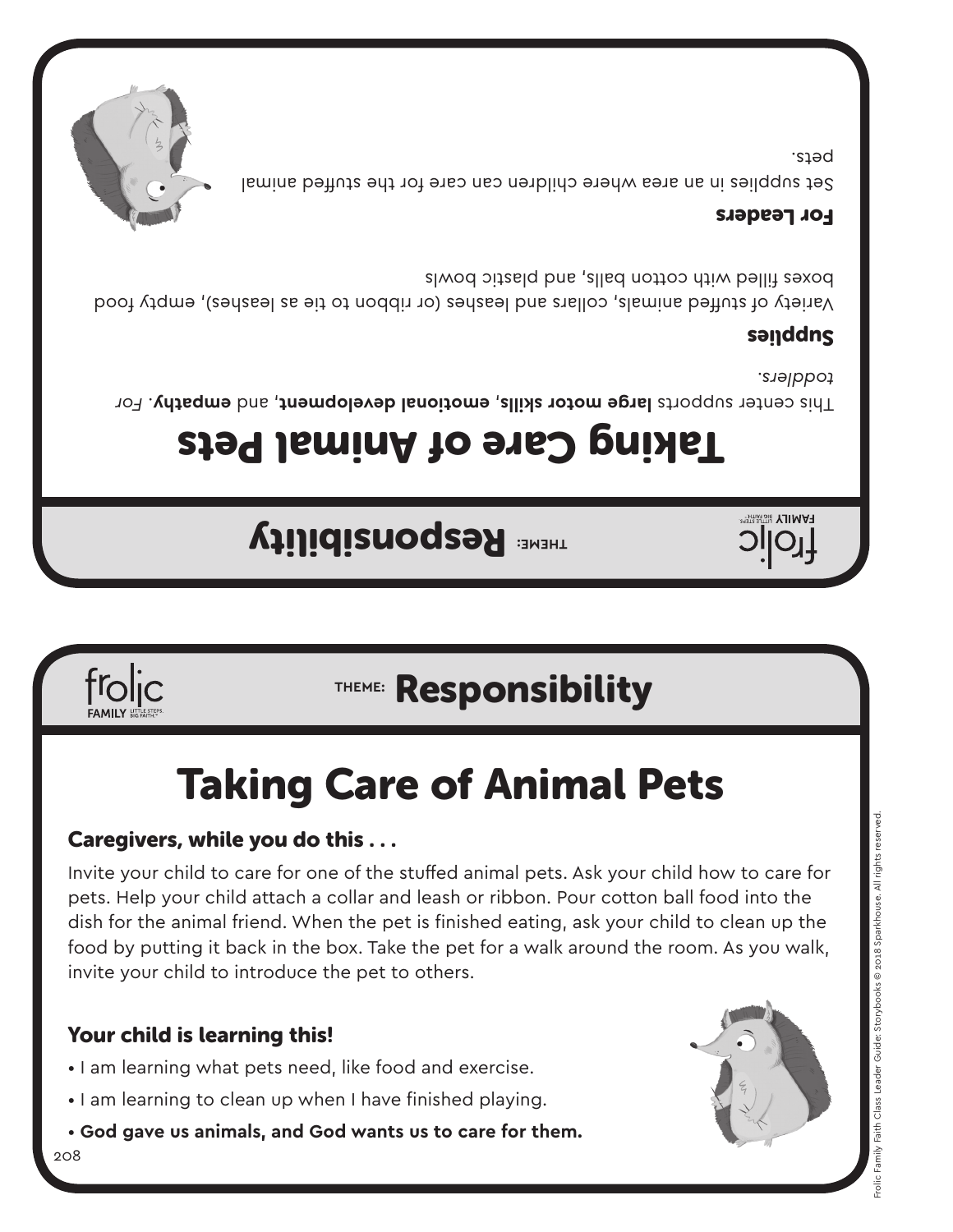**have fun while doing my work!**

#### Your child is learning this!

- I am learning how to use my arm to throw an object.
- I am learning how to try and try again until I am successful.
- **God gives me responsibilities, and God made ways to have fun. I can**

**I play and then I pick up.**

froljc

Frolic Family Faith Class Leader Guide: Storybooks © 2018 Sparkhouse. All rights reserved.

Frolic Family Faith Class Leader

Storybooks @ 2018 Sparkhouse. All rights rese

toss in the socks. If you make it, great! If you miss, try again! Sing the opening ritual rhyme while you play. **Pick up, pick up,**

Caregivers, while you do this . . . Play "Laundry Toss" with rolled-up socks. Stand varying distances from the basket and

# Laundry Toss

## **THEME:** Responsibility

**THEME: Responsibility** 

# SSOL *L*upune

*For toddlers.* . **language skills** and **large motor skills** This center supports

#### sanddns

Laundry basket and several pairs of clean, rolled-up socks

#### For Leaders

Set supplies in an area where families can toss the rolled-up socks into the basket.





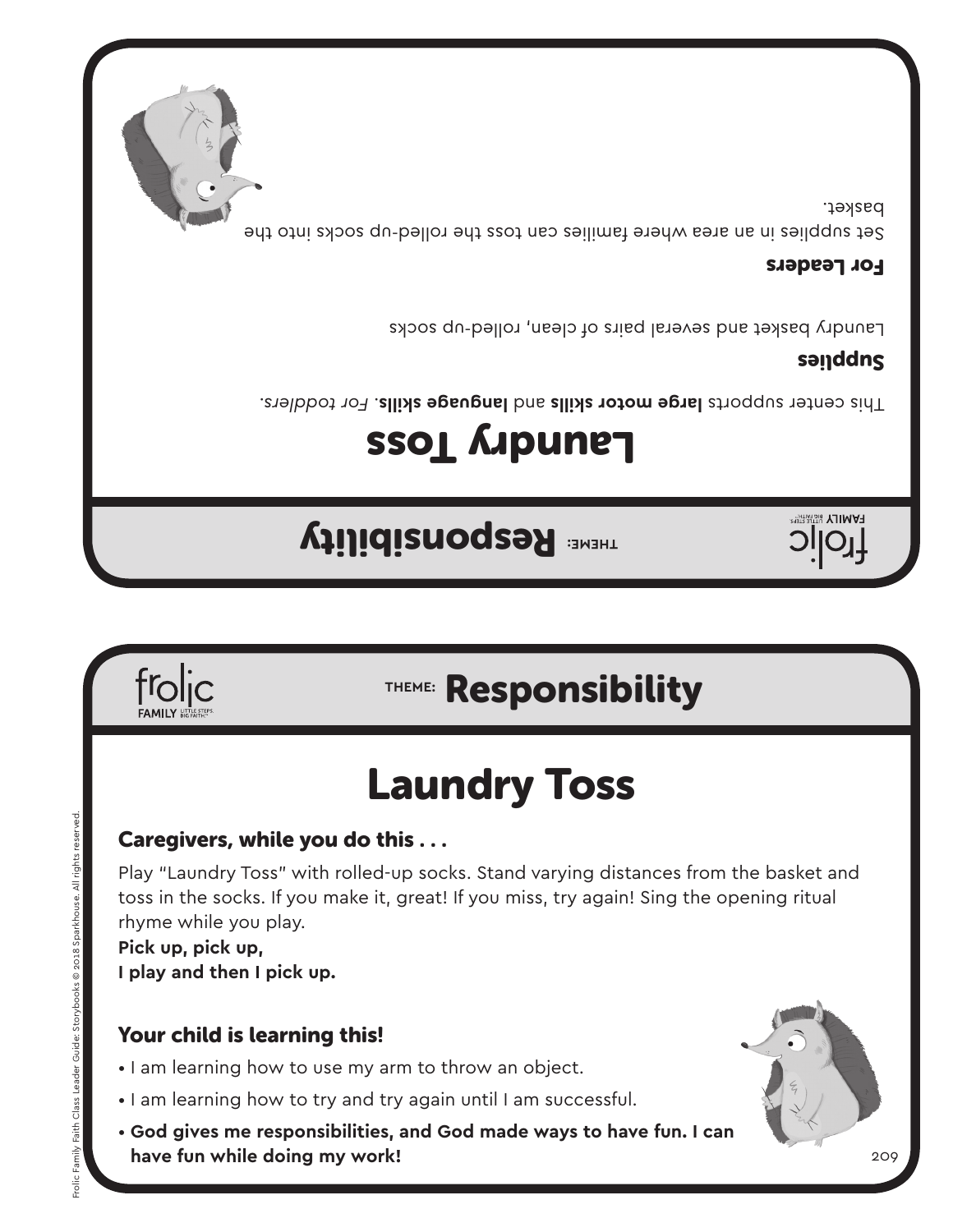### Your child is learning this!

frolic

- I am learning age-appropriate ways to prepare food for myself and others.
- I am learning that I can clean up my mess by putting my dishes away.
- 210 **God gives me friends, and eating together is a way to share love.**



Wash hands at a sink or use hand wipes. Invite your child to serve the snack by putting pretzels in a bowl. These pretzels look like Hal's prickles! Touch the ends of a pretzel stick. Does it feel prickly like Hal's prickles? Clean up Hal's prickles by eating the snack. Invite your child to ask a family with an infant if they can serve them a snack. Ask your child to clean up by placing dishes in the dirty dish basin.

### Caregivers, while you do this . . .

# A Prickly Snack

### **THEME:** Responsibility

## **THEME: Responsibility**

# A Prickly Snack

*For toddlers.* . **independence** , and **language** , **gross motor skills** This center supports

### sanddns

**PAMILY 58** 

Small bags of stick pretzels, bowls, basin for dirty bowls, and hand wipes

#### For Leaders

Set up supplies on a low table. Set aside a basin where kids can place their dirty bowls for cleanup.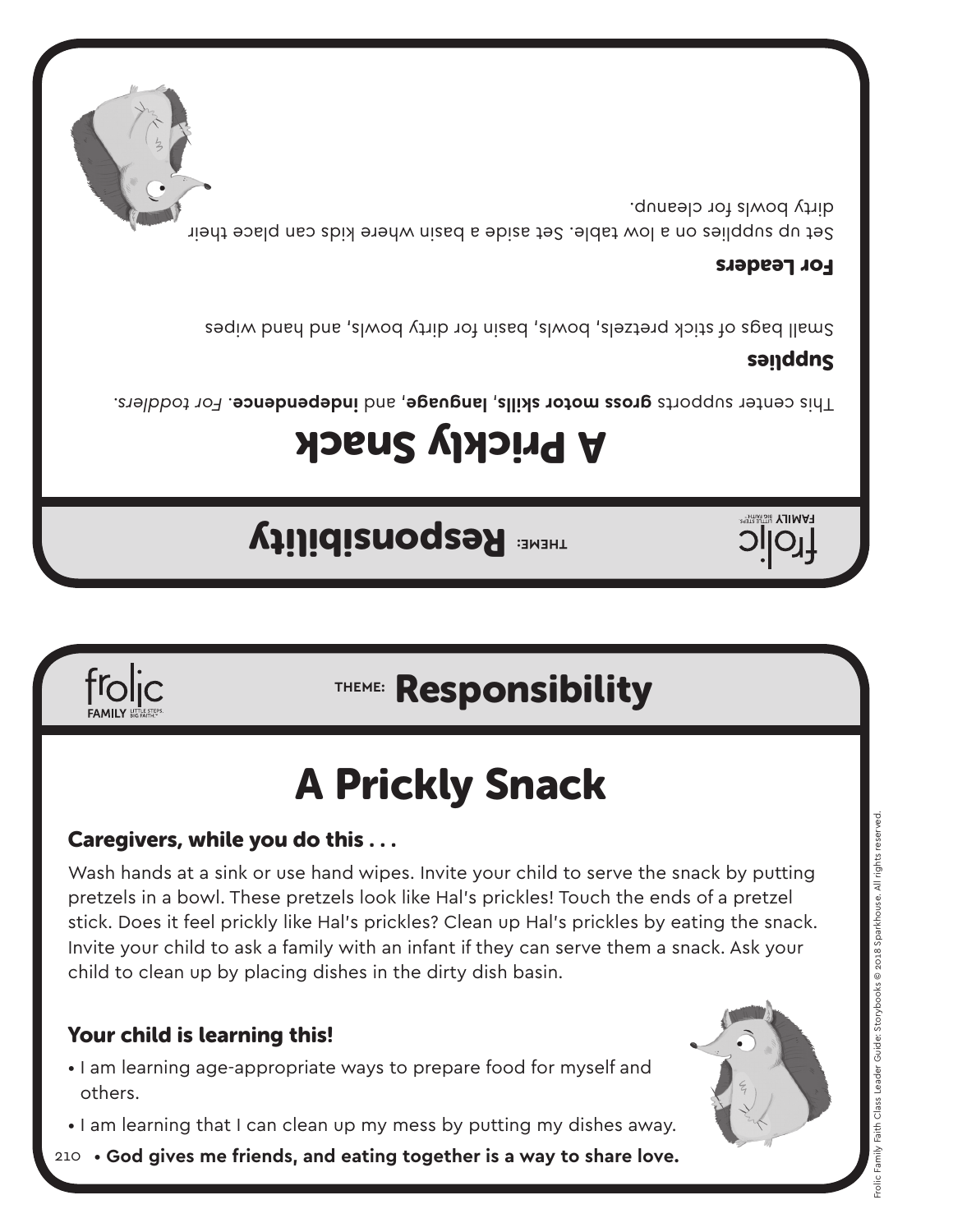Caregivers, while you do this . . .

- I am learning to hold objects in my hands and use them with purpose. •
- I am learning cause and effect.
- **Messes are a part of life! God helps me learn to clean them up.**

#### Your child is learning this!

Caregivers are usually cleaning up the messes of little ones, but this time you get to create the mess for your child to clean up. Splatter a little paint on the table. Invite your child to use the squirt bottle and towel/rag to clean up the mess. Thank them for cleaning up your mess!

# Squirt! Squirt!



### **THEME:** Responsibility

## **THEME: Responsibility**

**FAMILY** 

# Squirt! Squirt!

Fhis center supports large motor skills. For toddlers.

#### sanddns

Squirt bottles filled with water, paper towels or rags, paintbrushes, nontoxic paint, and a low table covered in plastic

#### For Leaders

Cover a child-height table with plastic. Place paint and paintbrushes in a place where only caregivers can reach them. Set squirt bottles and rags or paper towels on the covered table.

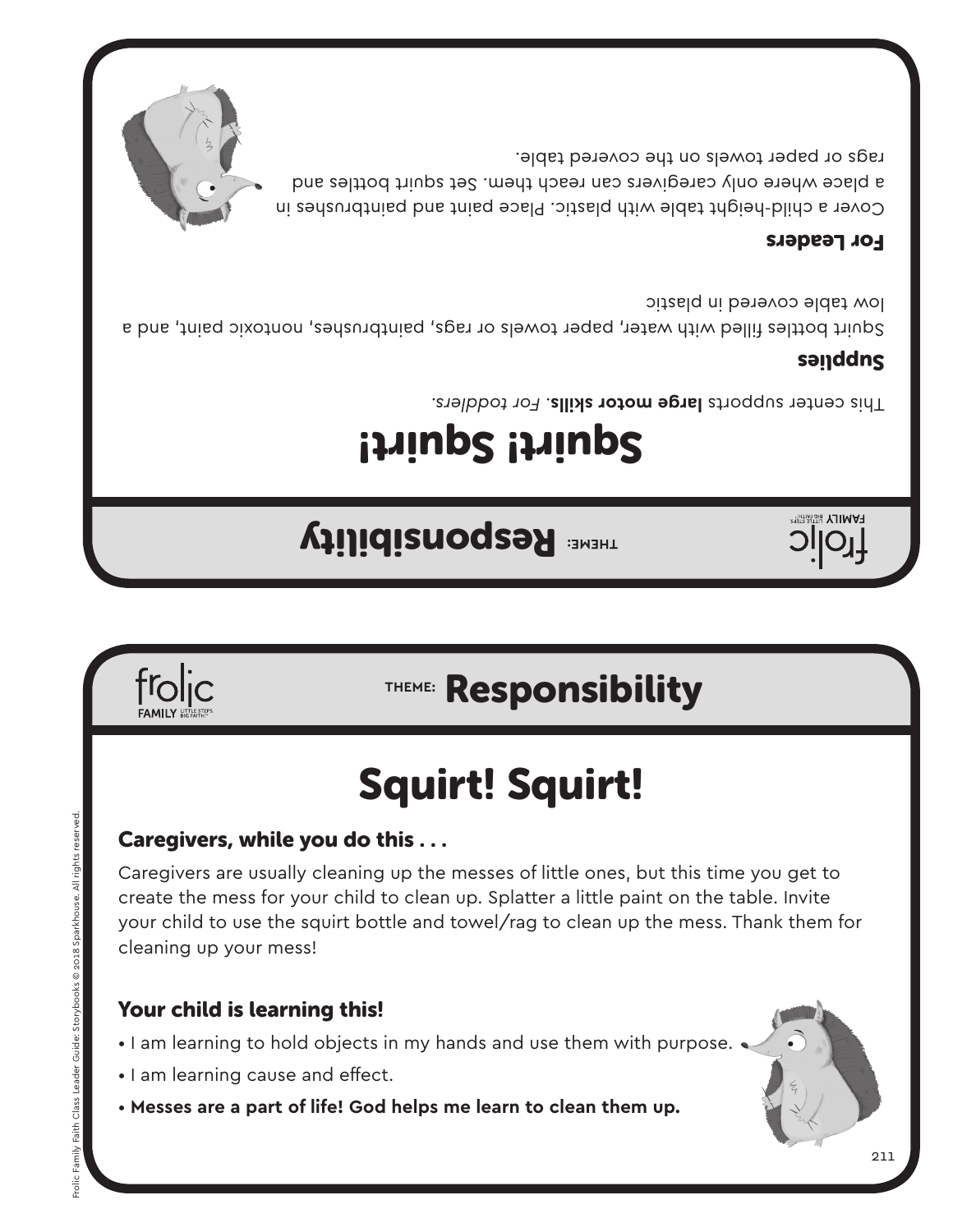### Your child is learning this!

frolic

- I am learning hand and eye coordination.
- I am learning to sort objects using various characteristics of the objects.
- **I am learning that God gives me people in my life who teach me so**
- 212  **many things! I love them!**

Have fun playing with the blocks. Build something or stack a tall tower. When you have finished, invite your child to clean up the blocks by returning them to the boxes. If your child is developmentally ready, add sorting (by color, shape, size, or a certain number to each box) to the cleanup. Caregivers with infants can explore the blocks by holding blocks in front of your children and letting them touch and hold the blocks.

Block Party

### Caregivers, while you do this . . .

## **THEME:** Responsibility

## **THEME:** Responsibility

# Block Party

*For infants and fine motor skills* and **cognitive development**. For infants and *toddlers.*

### sanddns

**PAMILY 58** 

Stacking blocks and containers or boxes to hold blocks

#### For Leaders

Set supplies in an area where infants and toddlers can play with blocks.